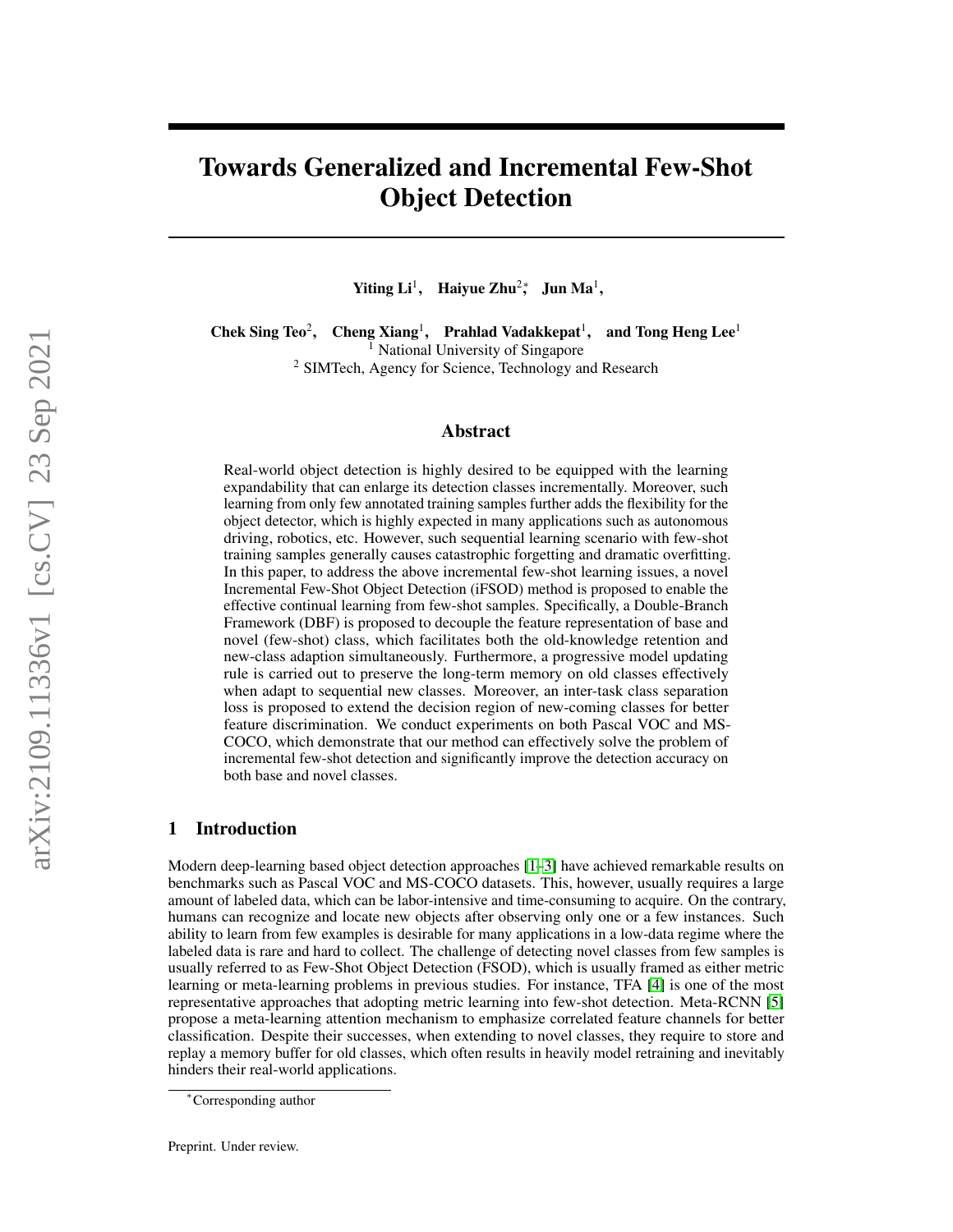In this paper, we study a more challenging problem sets, i.e., Class-Incremental Few-Shot Object Detection (CI-FSOD) [\[6\]](#page-10-3). Unlike the conventional FSOD methods, CI-FSOD requires not only to reduce the hardware resource requirement but also to retain the comparable detection performance. Hence, a desirable solution should contain three important aspects. First, the model can learn efficiently only from a continual data stream without catastrophic forgetting. For example, when the model adapts to new tasks, it cannot be fine-tuned with previous task data to achieve fast adaption and storage saving. Second, the model should generalize well even when the volume of training samples is small for novel classes. Third, previous knowledge gained from the large-scale base training set should be well preserved. It is noted that many previous approaches only focus on promoting feature representation for novel classes but fail to achieve good knowledge retention on the base classes.

Catastrophic forgetting affects the training of deep models, limiting their abilities to learn multiple tasks sequentially. To tackle catastrophic forgetting for the large-scale base classes to maintain the overall performance, TFA only fine-tunes the last two  $fc$  layers on a small balanced training set containing both base and novel classes, while the feature extractor is kept to be fixed. This could be viewed as a practical approach to preserve the previously learned feature distribution for base classes. However, it is unreasonable that the pre-trained RoI feature extractor, which contains much semantic information of base classes, could be used directly to represent unseen novel classes without further fine-tuning. In contrast, when we fine-tune TFA by unfreezing RoI feature extractor, it is surprising to see that the AP performance on novel classes could be significantly improved from 9.9 to 12.3 points. Such findings indicate that fine-tuning deeper layers of CNN are crucial for learning unseen concepts since it can obtain better features. However, the worse results on base class(decreasing from 28.8 to 26.5 points) reveal that fine-tuning base classes with limited data may inevitably lead to catastrophic forgetting of the originally generalizable representation [\[7\]](#page-10-4). To better preserve base classes' performance and incorporate our method with non-incremental settings, we propose to decouple the representation learning of base and novel classes into two independent branches. In particular, we propose a novel Double-Branch Framework to take care of both base-class retention and novel-class adaption simultaneously.

Upon overcoming knowledge retention on base classes, we are still facing catastrophic forgetting on those sequentially encountered novel classes. In this work, we find that such issues can be attributed to two reasons. First,for models learn in a few-shot sequential manner, overfitting due to data scarcity may further exacerbate catastrophic forgetting. According to the well-established plasticity-stability theory [\[8\]](#page-10-5), model not only relies on plasticity to adapt quickly to novel tasks but also requires stability to prevent catastrophic forgetting for old tasks. From a loss landscape perspective, the flatness of the local minima found for each task plays an essential role in the overall degree of forgetting. Especially, wide and flat local minima is desired for each incremental task, so as to guarantee that minima found for different tasks could overlap with each other to counter catastrophic forgetting, [\[8\]](#page-10-5). However, under few-shot condition, optimizing neural networks on small training sets is almost same as adopting the large-batch training regime, which tends to converge to narrow and sharp local minima of the training and testing functions—and as is well known, sharp minima lead to poorer generalization [\[9\]](#page-10-6). As a result, networks trained from few-shot tasks tend to be less stable and forget previously seen tasks more severely. A common approach Incremental Moment Matching (mean-IMM) [\[10\]](#page-10-7) proposes to prevent catastrophic forgetting by averaging model weights of two sequential tasks, by implicitly assuming that the obtained optimum at each incremental step is flat and overlaps with each other. However, we argue that such assumption can only hold for data-sufficient scenarios but not for few-shot. Given abundant training samples, the overall incremental-learning process is unlike to suffer from the large-batch training dilemma. Even without any additional regularization, the obtained local minima at each step can still be flat and wide, thus model with flatter minima is more generalizable to unseen classes as it's always more likely to overlap with the other optimums, which is not realistic for few-shot scenarios.

Second, in an incremental learning manner, a model can only access the data of the current task since no data of previous tasks can be stored and replayed. As a result, inter-class separation can only be achieved inside the current task, while the discrimination between inter-task classes is missed. For example, if the first task is to discriminate truck vs car and the second task is to classify bus vs airplane, no discriminative feature learned specifically to distinguish truck from the bus.

In this work, we consider tackling the issues above from two perspectives. 1) Optimization and loss landspace: We propose a novel Stable Moment Matching (SMM) algorithm for CI-FSOD setting. In particular, the pretrained base-set weights can serve as good parameter initialization because of its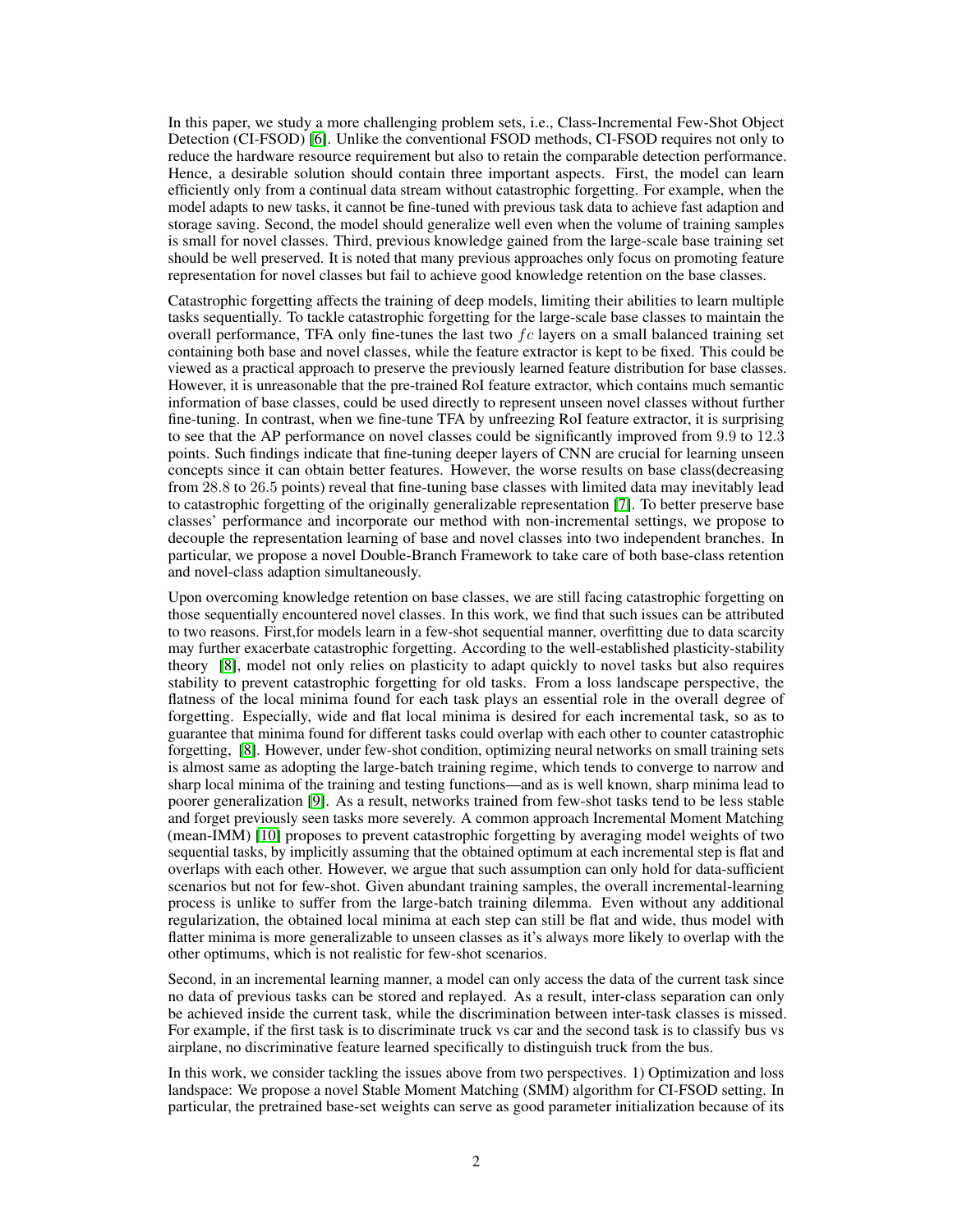<span id="page-2-0"></span>

Figure 1: Illustration of the proposed Double Branch Framework. 1) The static learning branch only updates its new-added weights on the box classifier in the current task, responsible for preserving the original base-class feature distributions. 2) The dynamic learning branch jointly updates its RoI feature extractor, box regressor, and the new-added box classifier weights, designed to model the new-coming classes better. Finally, corresponding parts of the prediction confidence vectors from two branches are sliced and concatenated for the overall prediction scores.

flatness, our goal is to pass its flatness among the sequential-encountered few-shot tasks, through restricting parameter updating process within the same local flat region. In particular, we reinforce the training stability by exerting a stronger resistance force towards model updating, by restricting overall parameter displacement to be upper-bonded. To this end, the searching space of parameter updating to a small local region around optimum of the previous task, thus high intersection of low loss surface between different tasks can be achieved. 2) Inter-task class separation: We propose to store RoI features of previous tasks rather than the original images for representing old classes. A margin-based regularization loss is proposed to optimize margins for the frequently misclassified old classes.

# 2 Related Works

Incremental Few-Shot Learning Incremental Few-shot learning is attracting increasing attention due to its realistic applications [\[11,](#page-10-8) [12\]](#page-10-9). However, most of the existing methods are proposed to address the single image classification problem, hence not readily applicable to object detection. Our method falls within the context of the regularization-based learning approach [\[13,](#page-10-10) [10,](#page-10-7) [14\]](#page-10-11). For example, when learning incrementally, ILDVQ [\[13\]](#page-10-10) preserves feature representation of the network on older tasks by using a less-forgetting loss, where response targets are computed using data from the current task. As a result, ILDVQ does not require the storage of older training data. However, this strategy may be inefficient if the data for the new task is too few or just belongs to a distribution different from those of prior tasks. In contrast, we address the incremental few-shot learning problem from a new perspective of parameter space. The proposed Stable Moment Matching algorithm strengthens the stability of few-shot adaptation and is more robust to data scarcity.

Few-Shot Object Detection The most recent few-shot detection approaches are adapted from the few-shot learning paradigm. [\[15\]](#page-10-12) proposes a distillation-based approach with background depression regularization to eliminate the redundant amount of distracting backgrounds. A meta-learning attention generation network is proposed in [\[16\]](#page-10-13) to emphasize the category-relevant information by reweighting top-layer feature maps with class-specific channel-wise attention vectors. Sharing the same insight, Meta-RCNN [\[5\]](#page-10-2) applies the generated attention to each region proposal instead of the top-layer feature map. TFA [\[4\]](#page-10-1) replaces the original classification head of Faster-RCNN with a cosine classifier to stabilize the adaptation procedure.

## 3 Methods

#### 3.1 Problem Formulation

The CI-FSOD problem is normally formulated as a two-phase learning task. In the first representation learning phase ( $n = 0$ ), a detection model  $F_0(\cdot|W_0)$  is pretrained on a large set of base classes where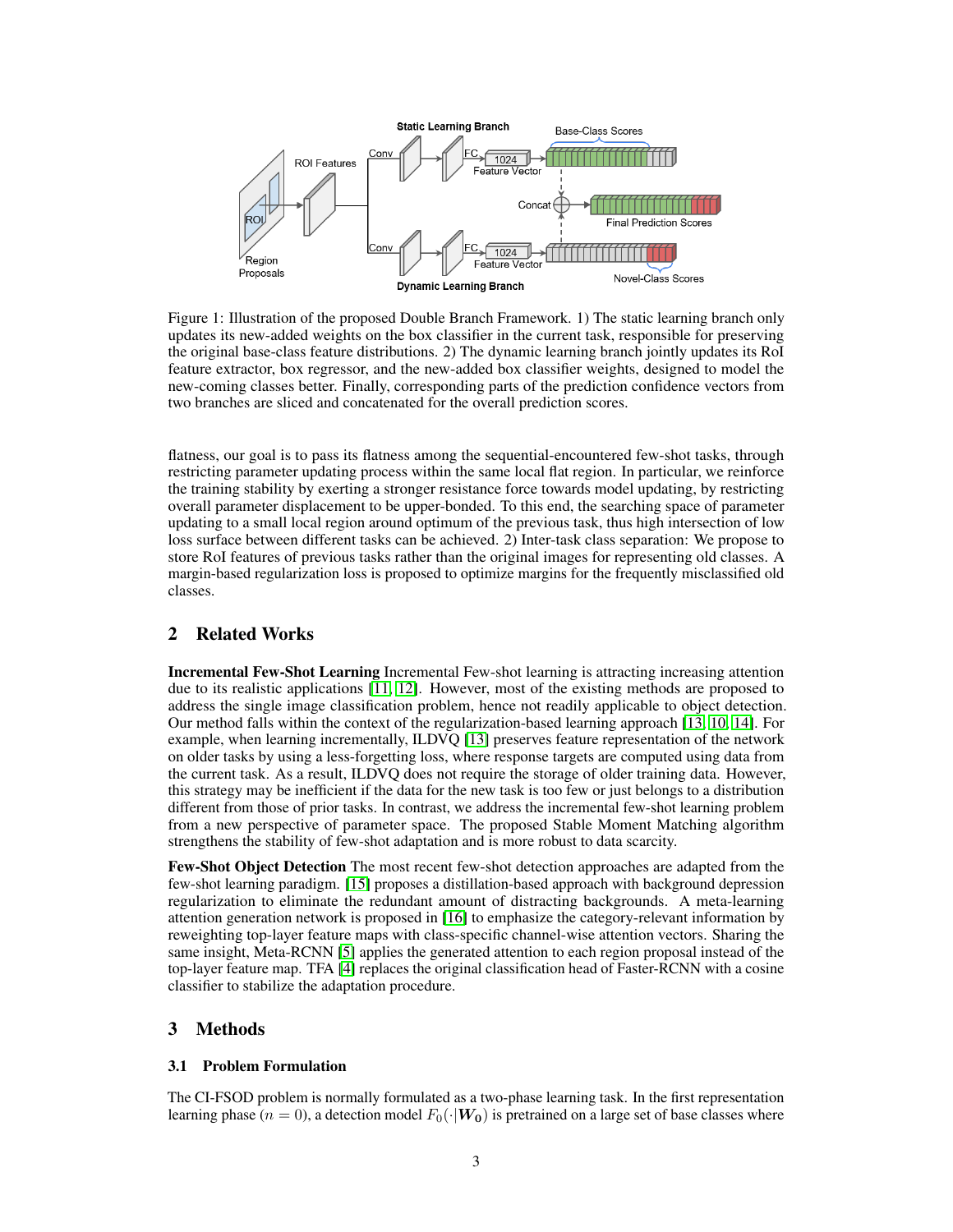$W_0$  denotes the learned weight parameters. In the second incremental learning phase  $(n > 0)$ , given the sequential new few-shot task  $\mathcal{T}_n$ , the model updating  $F_n(\cdot|\boldsymbol{W_n})$  is performed over multiple stages from  $\mathcal{T}_1$  to  $\mathcal{T}_n$ . During the *n*-th learning step, the previous category space  $\mathcal{Y}_{n-1}$  is expanded with new classes  $C_n$  in  $\mathcal{T}_n$ , so that  $\mathcal{Y}_n = \mathcal{Y}_{n-1} \cup \mathcal{C}_n$ , where  $\mathcal{Y}_{n-1} \cap \mathcal{C}_n = \emptyset$  is assumed for simplicity. The objective of CI-FSOD is to effectively learn a  $F_n(\cdot|W_n)$  which is capable to detect all the classes in  $\mathcal{Y}_n$  with high accuracy. In this work, we use "base" and "novel" classes to differentiate the classes in representation learning phase ( $n = 0$ , not few-shot manner) and incremental learning phase ( $n > 0$ , few-shot manner). Moreover, we use "new" and "old" classes to denotes the new coming classes in  $\mathcal{T}_n$  and previous few-shot classes from  $\mathcal{T}_{1 \text{ to } n-1}$ , noted that both of them are belong to novel classes.

#### 3.2 Overall Framework

In this work, a novel DBF is proposed to address the balance problem between base-class knowledge retention and novel-class knowledge adaptation for iFSOD. The schematics of DBF is shown as in Fig. [1,](#page-2-0) where the base detector here we use Faster-RCNN as an illustration example. It is also noted the proposed DBF framework is also compatible to other base detectors such as YOLO, etc. The speciality of Fig. [1](#page-2-0) exists on its ROI feature extractor and sibling head (category classification and bbox regression), where DBF is implemented with two parallel branches, termed as the "Static Learning Branch" and "Dynamic Learning Branch", respectively.

The static learning branch adopts a similar feature consolidation strategy as TFA [\[4\]](#page-10-1). When a new task  $\mathcal{T}_n$  comes, we freeze its backbone, RPN, ROI feature extractor, old-class classification weights and box regressor, while only expands the classifier weight matrix with new-class weights and then fine-tunes it with cosine similarity. Thus, the original feature representation is preserved to best represent base classes. In contrast, we unfreeze the ROI feature extractor for dynamic learning branch to better adapt to novel classes, together with a proposed SMM updating rule (Section III.B), an inter-task class regularization (Section III.C) and a semi-supervised pseudo labeling approach (Section III.D) to better prevent catastrophic forgetting when learning with long-term sequential tasks. After that, the final predicted proposal classification output is concatenated from the two branches as illustrated in Fig. [1,](#page-2-0) where the base-class scores are from the static learning branch and the novel-class scores are from the dynamic learning branch. Such a combination provides a better unbiased prediction of the overall learned classes in iFSOD setting.

#### 3.3 Stable Moment Matching (SMM)

Currently, existing regularization-based approaches such as EWC [\[14\]](#page-10-11) and IMM [\[10\]](#page-10-7) alleviate the catastrophic forgetting effect by parameter consolidation. Although these methods have shown promising results when training data is sufficient, performance in few-shot scenario is shortlived. Moreover, they cannot achieve long-term memory unless previous fisher matrix or model weights are preserved, i.e, good performance can only be achieved for the first a few incremental steps, but performance rapidly decays during the following steps. Without loss of generality, we analyze the failure cause of IMM for the case of multi-step few-shot detection.

IMM assumes there exist a linear connector without high loss barriers between the local minima of two sequential tasks, so we can expect their averaging point to perform well for both tasks. However, we argue that such linear connectivity can only be guaranteed when the loss surface around local minima is flat [\[8,](#page-10-5) [17,](#page-10-14) [18\]](#page-10-15), which allows the low-error ellipsoid around each optimum to be wide enough to overlap with each other. However, when fine-tuning with extremely small data, a model is often suffering from large-batch training dilemma [\[19\]](#page-10-16), which results in sharp and narrow minima. Thus the chance of existing loss-smooth linear connector between different tasks quickly becomes very small as the learning continues, illustrated as in Figure [2](#page-4-0) (a). Model is often overfitted and over-plastic (forgetting quickly).

Given the pretrained detector, it's supposed to have a much flatter local minima since it's trained from abundant training data. Thus, our intuition is that, to ensure the flatness of local minima found for future few-shot tasks, the overall optimization trajectory should be restricted strictly to stay within the local-flat region of the pretrained base-set minima. In that way, linear connectivity among different tasks can be guaranteed, and the ellipsoids of different local minima can always overlap with each other even when learning continues.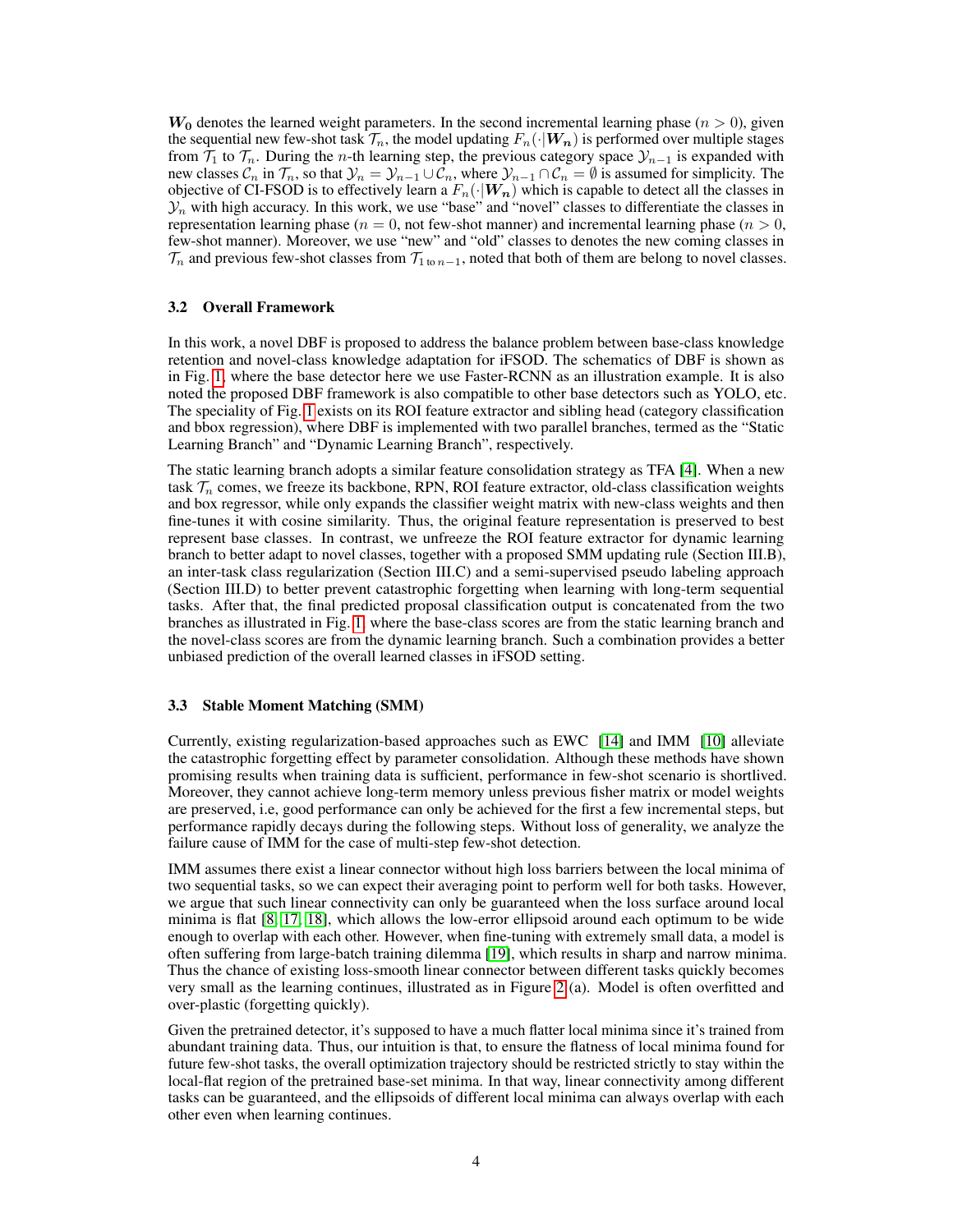<span id="page-4-0"></span>

Figure 2: (a) In data-rare cases, the low-error surface around each local minima is sharp and narrow. Thus, the likelihood for these low-error surface overlapping becomes very small when the learning continues, dramatically increasing the difficulty of finding optimal solutions that perform well on different tasks. (b) Our intuition is that by restricting the magnitude of parameter displacement for each task, the obtained local minima can stay closer, allowing more ellipsoids to overlap. (c) Linear interpolation with the knowledge base model is performed in each iteration with an adaptive ratio in SMM.

<span id="page-4-1"></span>

Figure 3: Illustration of the proposed Stable Moment Matching (SMM). Knowledge base is obtained by only fine-tuning the new-added weights in the box classifier. SMM simply interpolates the parameters of two models during each iteration. Once finishing the current task, we use the last interpolated model as the new knowledge base for next task.

Assume the local minima obtained through SGD from two continual tasks  $\mathcal{T}_{n-1}$  and  $\mathcal{T}_n$  are  $w^{n-1}$ and  $w<sup>n</sup>$ , respectively, where w represents model parameters contained in RoI feature extractor, box classifier, and box regressor in CI-FSOD. IMM simply adopts parameter interpolation as,

$$
\mathbf{w}^* = \alpha \mathbf{w}^{n-1} + (1 - \alpha)\mathbf{w}^n, \tag{1}
$$

where  $\alpha$  is the interpolation ratio. If  $\alpha = 0.5$ ,  $w^*$  becomes the mean of  $w^{n-1}$  and  $w^n$ . However, IMM ignores the fact that the existence of the linear connectivity between two local minima is highly dependent on the small overall displacement between  $w^{n-1}$  and  $w^n$ , defined as  $\Delta w_{n-1}^n =$  $||w^{n-1} - w^n||^2$ . In this work, we propose an optimized learning regime by exerting a stronger resistance force on the overall displacement between the sequentially learned local minima. In particular, the proposed Stable Moment Matching (SMM) improves IMM by continually updating model weights through parameter interpolation for each iteration with an adaptive interpolation ratio. Specifically, the representation learning of each task are decoupled into two phases: classifier learning phase  $Phase_{fc}$  and representation learning phase  $Phase_{ex}$ .

In  $Phase_{fc}$ , assuming the model weights obtained from the previous task  $\mathcal{T}_{n-1}$  is  $w^{n-1}$ , when a new task  $\mathcal{T}_n$  comes, we adopt the commonly used weight imprinting strategy [\[20\]](#page-10-17) to initialize the classification weights for the new classes contained in  $\mathcal{T}_n$ . Then, we freeze the backbone, RPN and RoI feature extractor, and only fine-tune the new imprinted weights in the  $fc$  classifier as well as the box regressor. The obtained model  $w_b^n$ , denoted as knowledge base, preserves previous task knowledge to the best content thus can be used as a base model for  $Phase_{ex}$ . In  $Phase_{ex}$ , we unfreeze the RoI feature extractor and use the knowledge base  $w_b^n$  for iterative linear interpolation.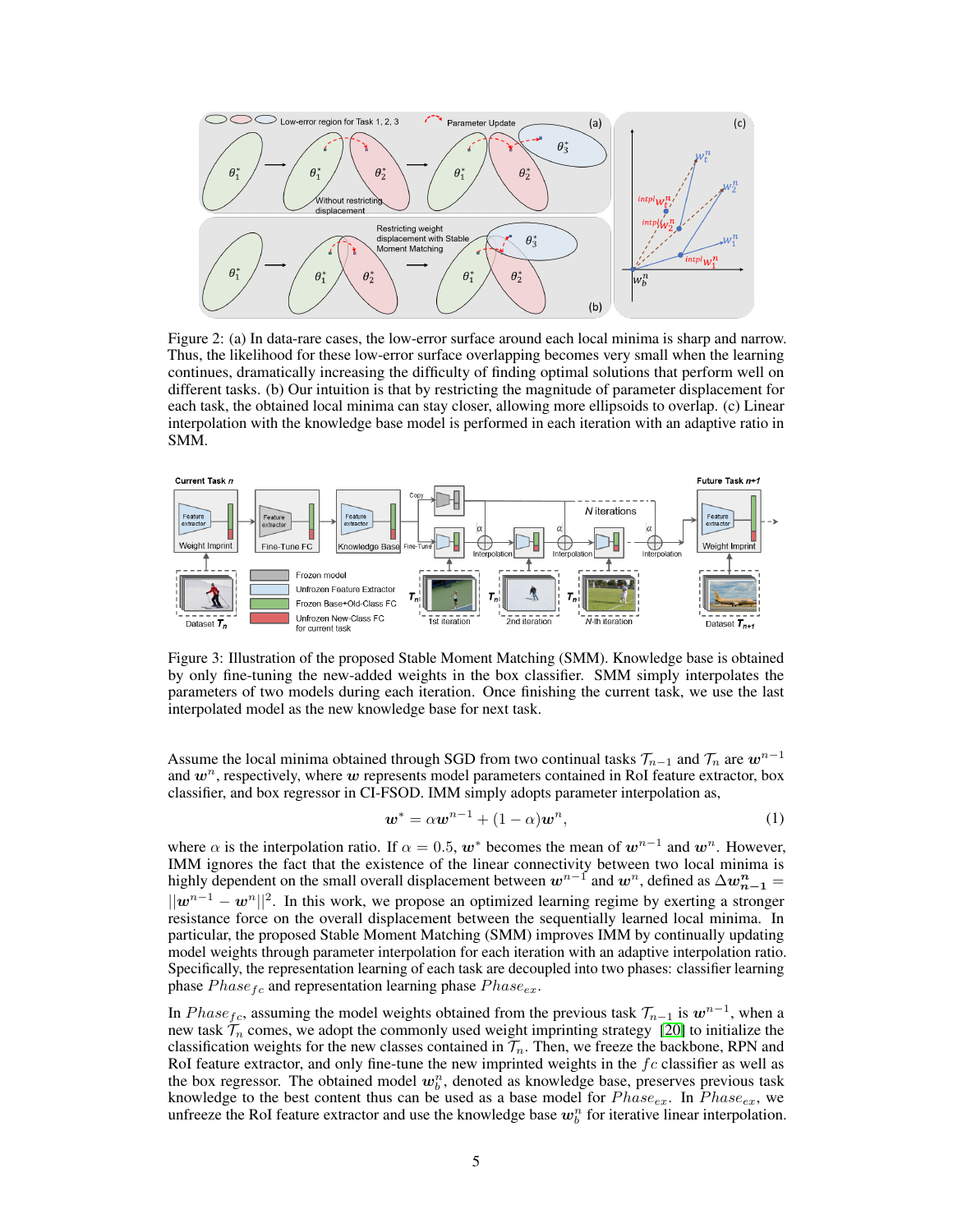Once finish the t-th gradient descent update, the linear interpolation is conducted between the knowledge base  $w_b^n$  and the newly updated weights  $w_t^n$  which obtained from the latest t-th single gradient descent,

<span id="page-5-0"></span>
$$
{}^{intpl}\mathbf{w}_t^n = \mathbf{w}_b^n \cdot \alpha + \mathbf{w}_t^n \cdot (1 - \alpha), \tag{2}
$$

where  $\alpha$  is the interpolation ratio. Iteratively, the obtained interpolated weights  $^{intpl}w_t^n$  is then used as the starting point for the next  $t + 1$  iteration, where the process is visualized in Figure [2](#page-4-0) (c). Specifically, given a mini-batch of images and a learning rate  $\eta$ , the model is updated according to the gradient descent for one iteration,

<span id="page-5-1"></span>
$$
\boldsymbol{w}_{t+1}^n = {^{intpl}} \boldsymbol{w}_t^n - \eta \cdot \nabla \boldsymbol{L}, \tag{3}
$$

where  $L$  represents the overall loss function. During the training of each task, the knowledge base model is fixed to be the same until converging. Only when a new task  $\mathcal{T}_{n+1}$  comes, the knowledge base model  $w_b^{n+1}$  will be updated accordingly as mentioned in  $Phase_{fc}$ . The overall flowchart of the proposed SMM is illustrated in Figure [3.](#page-4-1)

From the standpoint of parameter space, an observation can be made for the total displacement  $\Delta w_{n-1}^n$  of model parameters for a n-th new task. Assuming the learning step length  $|\eta \cdot \nabla L|$  is bounded by some constant  $|\nabla L|_{max}$ , the upper bound of  $\Delta \bm{w}_{n-1}^n$  for SMM with  $N$  iterations of fine-tuning can be derived using recursion with [\(2\)](#page-5-0) and [\(3\)](#page-5-1) as,

$$
|\Delta w_{n-1}^n|_{max}^{SMM} = \sum_{t=1}^N (1-\alpha)^t |L|_{max} = \frac{(1 - (1-\alpha)^N)|L|_{max}}{\alpha} \le \frac{|L|_{max}}{\alpha}, \text{ for } 0 < \alpha < 1. \tag{4}
$$

which indicates that the displacement of our approach is upper-bounded by  $\frac{|L|_{max}}{\alpha}$ . By Similarly, according to the mean-IMM approach, its corresponding upper bound of  $\Delta w_{n-1}^n$  with N iterations of fine-tuning can be derived as,

$$
\left|\Delta w_{n-1}^{n}\right|_{max}^{mean-IMM} = (1-\alpha) \sum_{t=1}^{N} |L|_{max} = (1-\alpha)N|L|_{max}.
$$
 (5)

Obviously, it can be easily seen that when N increases,  $\left|\Delta w_{n-1}^n\right|_{max}^{mean-IMM} > \left|\Delta w_{n-1}^n\right|$ SMM  $\sum_{max}$  is easy to hold as the upper-bound of our method is independent of the iteration number  $N$ , which indicates the proposed SMM can provide smaller and controllable parameter displacement than mean-IMM for existence of the linear connectivity, illustrated as in Figure [2](#page-4-0) (b). Moreover, a L2 regularization term [\[10\]](#page-10-7) for further promoting the linear connectivity between the current model  $\tilde{u}^{in\bar{t}pl}$   $w_t^n$  and its corresponding knowledge base  $w_b^n$  can be defined as  $\tilde{L}_{reg} = ||^{intpl} w_t^n - w_b^n||^2$ .

With a constant learning step length, the interpolation ratio  $\alpha$  will determine the distance of the overall trajectory. A smaller  $\alpha$  may increase the upper bound of the overall displacement from the beginning of training to bring more plasticity. However, using a small interpolation rate means applying a larger update to the model weights for a sequential learning problem. Therefore, the resultant model may learn fast but also forget quickly. Hence, we propose an adaptive interpolation ratio that starts with a small interpolation rate at the beginning of training. Then, we slightly increase the interpolation rate for each subsequent task to stabilize the optimization trajectory and prevent forgetting. Precisely, the adaptive interpolation ratio  $\alpha$  for the *n*-th task in *q*-th training epoch is calculated as,

$$
\alpha(n,q) = (r_{step} \cdot n + r_{base}) \cdot q / N_{epoch},\tag{6}
$$

where  $r_{base}$  and  $r_{step}$  are the base rate and step increasing rate.  $N_{epoch}$  represents the total number of training epochs for each task. Note that the current epoch number  $\hat{q}$  will be reset to 0 at the beginning of each task.

#### 3.4 Inter-Task Separation Loss

During the long-sequential learning process, training samples of previous tasks cannot be stored due to computation cost and privacy safety. As a result, inter-class separation is only optimized inside the current task, while the separation among classes from different tasks is neglected. This could further cause two problems: 1) Old classes of previous tasks may suffer from feature drift as the newly adapted feature extractor is biased towards new classes from the current task. Thus the previously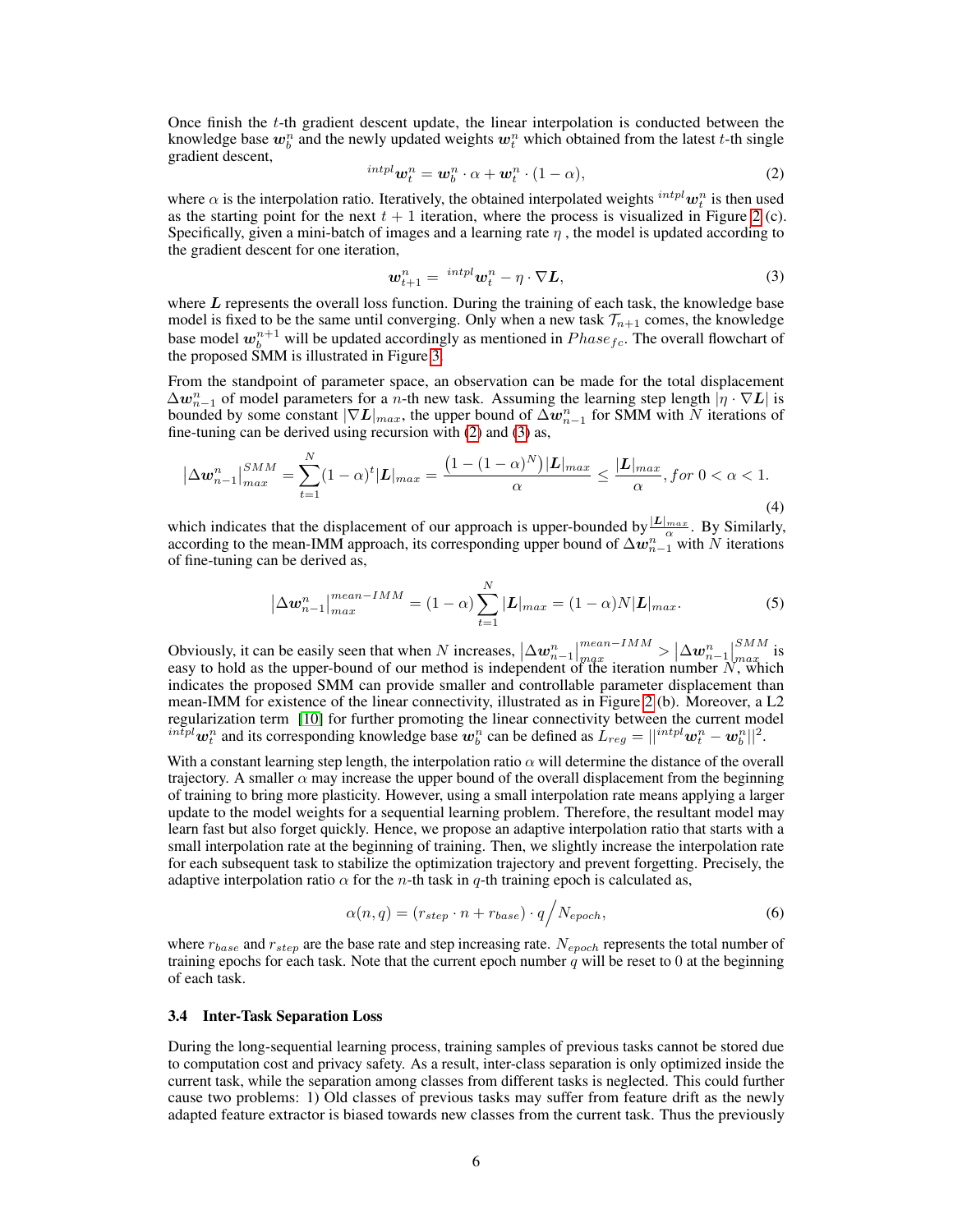<span id="page-6-0"></span>

Figure 4: (a) Category confusion caused by feature drift. Samples of old tasks are well separated from new tasks initially. However, when a model is biased towards new-task classes during the fine-tuning, features of old classes are drifted and may be mixed up with those new classes. (b) Category confusion is caused by similar visual classes, such as different categories of dogs. (c) The proposed inter-task separation loss assigns more decision margins for the drifted old classes and promotes a more compact representation for current-task new classes.

learned classification weights for old classes are no longer compatible to the current embedding space [\[21,](#page-10-18) [13\]](#page-10-10). 2) feature regions of novel classes in a new task could overlap with those old classes if similar discriminative features are shared, leading to more ambiguity among classes in the feature space. Such issues are conceptually illustrated in Figure [4](#page-6-0) (a) and (b), respectively.

Eliminating such inter-task class ambiguities is challenging as it requires to recall previous images for all old classes. To address the issues above, we propose a more feasible approach that collects representative feature embeddings from the last classification layer rather than storing raw images, so as to save the knowledge of the previous incremental steps and make the model to achieve better discrimination among all classes. Moreover, our method does not need previous classes' images when adapting to new classes, which is more memory-efficient and privacy-secure. Although feature space generally suffers from drifting along multiple incremental steps, such drift can be effectively restricted to minimum by our proposed SMM regularization. Therefore, the stored historical embedding can be used as a practical approximation to represent old-class feature distributions.

To better promote inter-class discrimination, a margin-based separation loss is proposed to push the decision regions of novel classes further away from the features of old-classes, which not only encourages a more compact representation but also alleviate category confusion. This concept is illustrated in Figure [4](#page-6-0) (c). Specifically, the foreground RoI feature embeddings are sampled during each historical incremental task ( $\mathcal{T}_{i=1 \text{ to } n-1}$ ) and stored as  $\mathbf{X}_{old} = \{f(\mathbf{x})\}$ , where  $f(\mathbf{x})$  denotes the extracted feature for the corresponding RoI proposals. Given a new-task few-shot dataset  $\mathcal{T}_n$ , we randomly sample a fixed number of their foreground RoI features  $X_{new} = \{f(x)\}\$ through each image. In the meantime, an equal number of historical feature embeddings are sampled from  $X_{old}$  for each old class. With the cosine similarity, if a RoI feature x belongs to the new classes, we use the normalized weights of its ground-truth class weight vector  $\theta_{new}^+$  as a positive template, and the negative template  $\theta_{old}^-$  is selected from the old classes' weight vector that yields the highest similarity to  $f(x)$ , while the same arrangement is applied to those old-class feature embeddings. Mathematically, the proposed inter-task separation loss can be formulated as

$$
L_{mgn} = \sum_{\substack{\mathbf{x}_n \in New \\ \mathbf{x}_o \in Old}} \max(m - \kappa \cdot \theta_{new}^+ \cdot f(\mathbf{x}_n) + \kappa \cdot \theta_{old}^- \cdot f(\mathbf{x}_n), 0)
$$
  
+ 
$$
\sum_{\mathbf{x}_o \in Old} \max(m - \kappa \cdot \theta_{old}^+ \cdot f(\mathbf{x}_o) + \kappa \cdot \theta_{new}^- \cdot f(\mathbf{x}_o), 0),
$$
 (7)

where m is a margin,  $\kappa$  is a scale parameter used to ensure the convergence of training [\[22\]](#page-11-0), and  $\theta_{new}^+$  and  $\theta_{old}^+$  are the positive templates for new-class and old-class proposals, respectively, using the weight vectors for the ground-truth classes.  $\theta_{old}^-$  and  $\theta_{new}^-$  are the negative templates for new-class and old-class proposals, respectively, using the highest-similarity weight vectors from the other groups, i.e., old and new classes.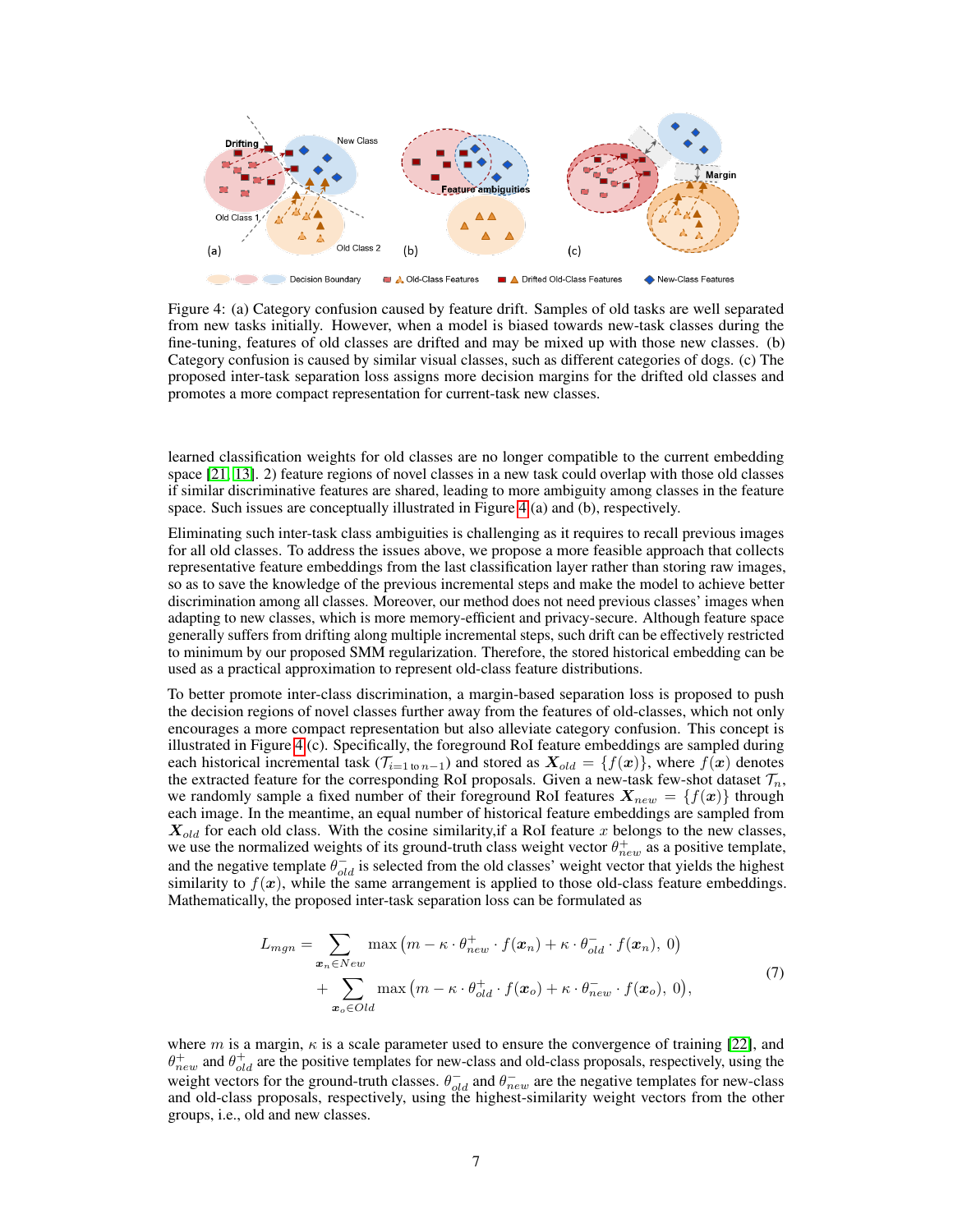# 4 Training Strategy

After finishing the pre-training, we freeze the backbone and RPN as their weights are considered to be category-agnostic. In each step of few-shot adaption, when a training image is feeded, the image passes through the backbone feature extractor and RPN to get ROIs. After the ROI-align layer, the obtained ROI features are passed into the following double branches for classification weights imprinting and model training. Since the goal of static learning batch is to best preserve base-class performance without forgetting, only the newly imprinted weights for the current incremental step are fine-tuned, while the backbone, RPN, ROI feature extractor, classification weights belonging to old classes as well as the regression weights are kept fixed. For the dynamic learning branch, to better adapt pre-trained features to represent novel classes, we further unfreeze the ROI feature extractor and update its weights with the proposed SMM rule. The overall learning objective for the dynamic learning branch contains three components,  $L_{total} = L_{ce} + \lambda_1 L_{mgn} + \lambda_2 L_{reg}$ , where  $L_{ce}$  is the standard cross-entropy loss,  $L_{reg}$  is the L2 regularization term and  $L_{mgn}$  is the inter-task separation loss,  $\lambda_1$  and  $\lambda_2$  are the importance weights for each loss.

## 5 Experiments

## 5.1 Dataset Settings

Follow the common practice of few-shot detection, we combine the 80K images training set and 35K images trainval set of MS-COCO 2014 to train our model, and report evaluation results based on the 5K minival set. We then split the overall 80 categories into two groups, 20 classes which are shared with Pascal VOC are used as novel classes, and the other 60 classes are used as base classes. To evaluate the robustness of our method against forgetting, we design a challenging incremental learning setting, where the 20 novel classes are added one by one through 20 incremental steps. In practice, it is worth to note that new-class images may also contain instances belonging to old classes. However, we do not provide any annotations for old-class instances during model adaption. That is, upon the arrival of each novel class, the model can only access to  $k = 10$  bounding-box annotation of the current class. We then evaluate our model over all classes and report detection performance of base and novel classes separately.

For another cross-domain evaluation from MS-COCO to VOC, model is first pre-trained on the 60 base classes from MS-COCO. Then Pascal VOC 07+12 training set is employed as novel set for model adaption with 20 incremental steps. Next, we test our method to detect the 20 novel classes based on VOC2007 test set. Different from the first experiment that focuses on evaluating cross-category model generalization, this setup is further to appraise the cross-domain generalization ability.

## 5.2 Baseline settings

Meta-learning approaches We first compare our approach to multiple few-shot detection approaches. The first two baselines, "Feature-Reweight [\[16\]](#page-10-13)" and "ONCE [\[6\]](#page-10-3)" belong to meta-learning approaches that predict detections conditioned on a set of support examples. For instance, "Feature-Reweight" propose to reweight the deep layers of a CNN backbone with channel-wise attentive vectors, so as to amplify those informative features for detecting novel objects in the query set. "ONCE" propose a kernel-weight generator that extracts meta-information from support samples to predict convolutionkernel weights for detecting novel classes. The major drawback of these meta-learning approaches is that, during multi-step adaption, the meta-learner must be fine-tuned with sufficient training categories for generalization. On the one hand, this requires recalling historical training samples which may cause both storage and privacy issues. On the other hand, as their computational complexity is proportional to the number of categories, they will become rather slow or even unavailable when tackling continually increasing data sets.

Transfer-learning approaches We then compare our approach with two transfer-learning based approaches: TFA and IMTFA [\[23\]](#page-11-1). TFA alleviates catastrophic forgetting on both base and novel classes by its two-stage finetuning approach, in which only the last layer of box classification and regression is finetuned with cosine similarity while freezing backbone, RPN and ROI feature extractor. IMTFA improves TFA by setting new classification weights through weight imprinting rather than randomly initialization. However, the fixed feature extractor is biased towards features that are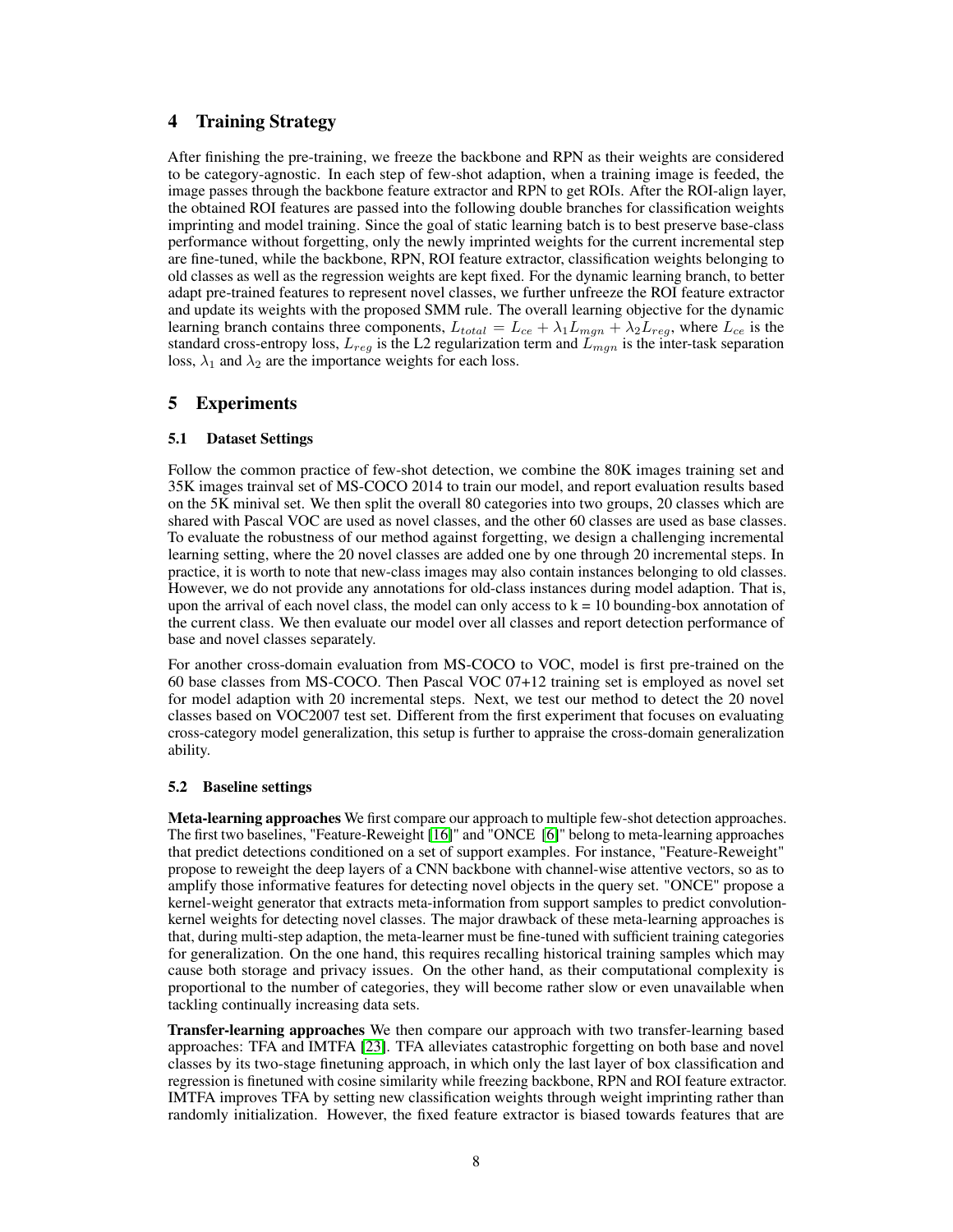|        |                      | 10-Shot          |      |
|--------|----------------------|------------------|------|
|        |                      | Novel AP Base AP |      |
| Method | Feature-Reweight     | 1.5              | 3.7  |
|        | <b>ONCE</b>          | 1.2.             | 17.9 |
|        | <b>FRCN-ft</b>       | 3.2              | 17.9 |
|        | <b>TFA</b>           | 5.6              | 27.8 |
|        | <b>IMTFA</b>         | 6.1              | 28.0 |
|        | <b>IMM</b>           | 5.3              | 21.5 |
|        | <b>ILOD</b>          | 4.9              | 20.7 |
|        | <b>SMM</b>           | 7.4              | 27.6 |
|        | SMM+CR               | 7.9              | 27.3 |
|        | SMM+CR+Inter-Sep     | 8.4              | 26.8 |
|        | DBF+SMM+CR+Inter-Sep | 8.5              | 28.1 |

Table 1: Per-Class Incremental Results on MS-COCO.

|        |                      | $10$ -Shot       |      |
|--------|----------------------|------------------|------|
|        |                      | Novel AP Base AP |      |
| Method | Feature-Reweight     |                  |      |
|        | <b>ONCE</b>          |                  |      |
|        | <b>FRCN-ft</b>       | 4.3              | 21.6 |
|        | TFA                  | 6.0              | 28.5 |
|        | <b>IMTFA</b>         | 6.4              | 28.7 |
|        | <b>IMM</b>           | 7.1              | 24.1 |
|        | <b>ILOD</b>          | 6.6              | 23.6 |
|        | <b>SMM</b>           | 8.2              | 27.9 |
|        | SMM+CR               | 8.5              | 27.7 |
|        | SMM+CR+Inter-Sep     | 9.1              | 27.3 |
|        | DBF+SMM+CR+Inter-Sep | 9.1              | 28.5 |

discriminative and salient to base classes, thus freezing it without exposure to novel classes can be suboptimal.

Conventional incremental learning approaches Compared with the general incremental learning method, our method is more suitable for the sequential adaptation with small training sets. To prove this point, we compare it with the incremental learning framework Specifically, we use the naïve fine-tuning method as baseline, denotes as FRCN-ft, where we unfreeze the ROI feature extractor to fine-tune with novel classes. Then we embed different incremental learning framework into the baseline method FRCN-ft,e.g, IMM [\[10\]](#page-10-7) and ILOD [\[24\]](#page-11-2).

## 5.3 Results on MS-COCO

<span id="page-8-0"></span>Now, we compare the proposed DBF framework with the previous state-of-the-art methods. A theoretical upper bound for iFSOD is the results of non-incremental training based on the same data, where model is joint training with all classes without considering incomplete annotations, while the lower bounds are obtained from continually fine-tuning a naïve Faster-RCNN model with multiple

Table 3: Comparison with baselines from MS-COCO to Pascal VOC.

| Methods      |      | 5-Shot 10-Shot |
|--------------|------|----------------|
| <b>ONCE</b>  | 2.4  | 2.6            |
| TFA          | 6.7  | 10.6           |
| <b>IMTFA</b> | 7.3  | 12.4           |
| ours         | 12.5 | 23.7           |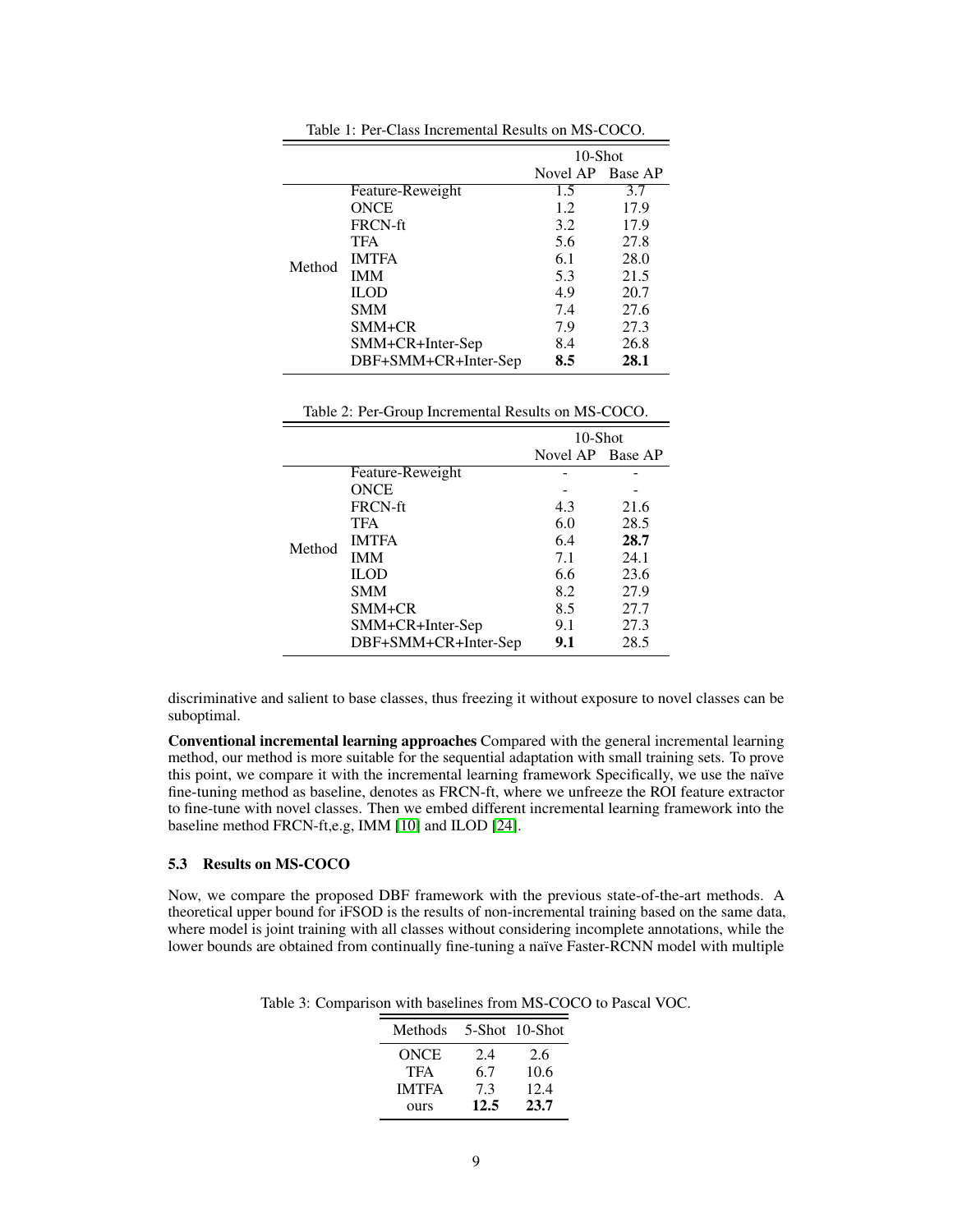small data sets, we denote it as FRCN-ft. Except for the upper-bound method, the phenomenon of incomplete annotations is set to be appeared in all other baselines, thus for a fair comparison, the proposed semi-supervised object mining (SSOM) method is embedded into all baselines.We compare the methods under the following two scenarios, where novel class may come one by one or as a group.

Per-Class Incremental To compare our method with the other baselines towards the capability of preserving long-term memory, we first pre-train on the 60 base classes and then adapt to the remaining 20 novel classes step by step, where each step only contains one novel classes. Regarding the results, we have several observations. 1) The accuracy of the existing meta-learning approaches is still far away from satisfaction. Moreover, fine-tuning meta learners with reduced number of class is infeasible since the episodic learning scheme always requires category diversity, thus making them not feasible for real-world iFSOD scenarios. 2) Compared with the baseline TFA, unfreezing RoI feature extractor (FRCN-ft) gets even worse results, which indicates that naively fine-tuning more parameters with limited data may aggravate overfitting and then cause catastrophic forgetting. (3) IMM can relieve catastrophic forgetting to some extent. However, such improvement is still marginal since IMM only merges models rather than restricting the overall trajectory of parameter updating. 4) The proposed SMM approach outperforms the original IMM approach significantly under 10-shots, which indicates that restricting the overall parameter displacement is crucial for long-term memory. 5)Thanks to the effort of SMM that always maintains a flat local minimum during continually fine-tuning, the degree of feature drift of embedding-space can be effectively reduced to minimum. Therefore, the last-layer feature vectors(SMM+CR) can be used as effective class representatives for representing old-class distributions, which brings 0.4 mAP improvements, this also relieves the requirements of storing raw images. 6)The proposed inter-task class(SMM+CR+ Inter-Sep) separation loss consistently performs better than cross-entropy only, which indicates that a more compact intra-class representation is formed by learning a large margin between old and new classes. Thanks to the non-forgetting property, our proposed methods gain +2.4 AP for 10-shot above current SOTA, which is more significant than the gaps between any previous advancements.

Per-Group Incremental We then test our method in a group incremental scenario where the 20 novel classes are divided into four groups with five classes in each group. The incremental fine-tuning is conducted by adding one group of classes at each time until all 20 classes are learned. The results are shown in Table, where our method significantly outperforms the other baselines at each group, confirming that our method is also superior in the group-wise incremental detection setting.

#### 5.3.1 Results on MS-COCO to Pascal VOC

We then evaluated our method in a cross-domain setting, where the data used for model pre-training and incremental fine-tuning are from different domains. Specially, we first train a model on the 60 base classes from MS-COCO, then we fine-tune it step by step on the 20 novel classes from Pascal VOC, and evaluate it on VOC2007 test set. The results in Table [3](#page-8-0) confirm the generalization advantages of our method when transfers to a novel domain different from the training one.

# 6 Conclusion

We propose a generic learning scheme for CI-FSOD. First, the Double Branch Framework preserves base-class feature distribution for performance retention. Second, the Stable Moment Matching method solves the issue of catastrophic forgetting under the setting of few-shot, which provides a better trade-off between stability and plasticity. Third, the proposed Inter-Task Class Separation promotes a large separation between old and new classes. The effectiveness is validated by extensive experiments, where our approach yields the state-of-the-art performance and outperform the previous algorithm with a significant margin.

## References

<span id="page-9-0"></span>[1] S. Ren, K. He, R. Girshick, and J. Sun, "Faster R-CNN: Towards real-time object detection with region proposal networks," in *Advances in Neural Information Processing Systems 28*, pp. 91–99, 2015.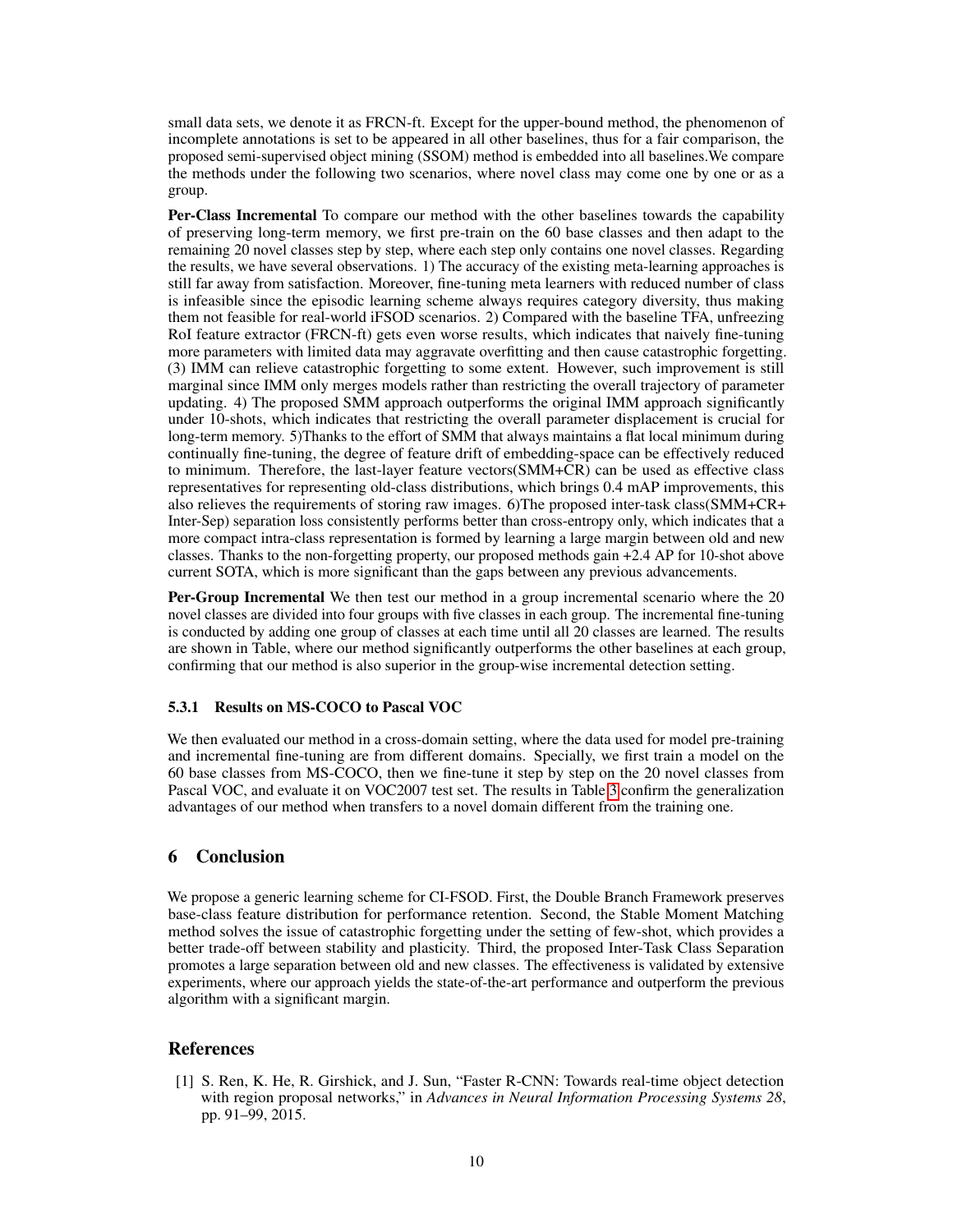- [2] A. Bochkovskiy, C.-Y. Wang, and H.-Y. M. Liao, "YOLOv4: Optimal speed and accuracy of object detection," 2020.
- <span id="page-10-0"></span>[3] Z. Cai and N. Vasconcelos, "Cascade r-cnn: Delving into high quality object detection," *2018 IEEE/CVF Conference on Computer Vision and Pattern Recognition*, 2018.
- <span id="page-10-1"></span>[4] X. Wang, T. E. Huang, T. Darrell, J. E. Gonzalez, and F. Yu, "Frustratingly Simple Few-Shot Object Detection," *arXiv e-prints*, 2020.
- <span id="page-10-2"></span>[5] X. Yan, Z. Chen, A. Xu, X. Wang, X. Liang, and L. Lin, "Meta R-CNN: Towards general solver for instance-level low-shot learning," pp. 9576–9585, 10 2019.
- <span id="page-10-3"></span>[6] J.-M. Perez-Rua, X. Zhu, T. Hospedales, and T. Xiang, "Incremental few-shot object detection," 2020.
- <span id="page-10-4"></span>[7] B. Zhou, Q. Cui, X.-S. Wei, and Z.-M. Chen, "Bbn: Bilateral-branch network with cumulative learning for long-tailed visual recognition," in *Proceedings of the IEEE/CVF Conference on Computer Vision and Pattern Recognition*, pp. 9719–9728, 2020.
- <span id="page-10-5"></span>[8] S. I. Mirzadeh, M. Farajtabar, R. Pascanu, and H. Ghasemzadeh, "Understanding the role of training regimes in continual learning," *arXiv preprint arXiv:2006.06958*, 2020.
- <span id="page-10-6"></span>[9] S. Cha, H. Hsu, T. Hwang, F. P. Calmon, and T. Moon, "Cpr: Classifier-projection regularization for continual learning," *arXiv preprint arXiv:2006.07326*, 2020.
- <span id="page-10-7"></span>[10] S.-W. Lee, J.-H. Kim, J. Jun, J.-W. Ha, and B.-T. Zhang, "Overcoming catastrophic forgetting by incremental moment matching," *arXiv preprint arXiv:1703.08475*, 2017.
- <span id="page-10-8"></span>[11] C. Finn, P. Abbeel, and S. Levine, "Model-agnostic meta-learning for fast adaptation of deep networks," in *ICML*, 2017.
- <span id="page-10-9"></span>[12] J. Snell, K. Swersky, and R. Zemel, "Prototypical networks for few-shot learning," in *Advances in Neural Information Processing Systems 30*, 2017.
- <span id="page-10-10"></span>[13] K. Chen and C.-G. Lee, "Incremental few-shot learning via vector quantization in deep embedded space," in *International Conference on Learning Representations*, 2021.
- <span id="page-10-11"></span>[14] J. Kirkpatrick, R. Pascanu, N. Rabinowitz, J. Veness, G. Desjardins, A. A. Rusu, K. Milan, J. Quan, T. Ramalho, A. Grabska-Barwinska, *et al.*, "Overcoming catastrophic forgetting in neural networks," *Proceedings of the national academy of sciences*, vol. 114, no. 13, pp. 3521– 3526, 2017.
- <span id="page-10-12"></span>[15] H. Chen, Y. Wang, G. Wang, and Y. Qiao, "LSTD: A low-shot transfer detector for object detection," in *AAAI*, 2018.
- <span id="page-10-13"></span>[16] B. Kang, Z. Liu, X. Wang, F. Yu, J. Feng, and T. Darrell, "Few-shot object detection via feature reweighting.," in *ICCV*, 2019.
- <span id="page-10-14"></span>[17] S. I. Mirzadeh, M. Farajtabar, D. Gorur, R. Pascanu, and H. Ghasemzadeh, "Linear mode connectivity in multitask and continual learning," *arXiv preprint arXiv:2010.04495*, 2020.
- <span id="page-10-15"></span>[18] J. Frankle, G. K. Dziugaite, D. Roy, and M. Carbin, "Linear mode connectivity and the lottery ticket hypothesis," in *International Conference on Machine Learning*, pp. 3259–3269, PMLR, 2020.
- <span id="page-10-16"></span>[19] N. S. Keskar, D. Mudigere, J. Nocedal, M. Smelyanskiy, and P. T. P. Tang, "On large-batch training for deep learning: Generalization gap and sharp minima," *arXiv preprint arXiv:1609.04836*, 2016.
- <span id="page-10-17"></span>[20] H. Qi, M. Brown, and D. G. Lowe, "Low-shot learning with imprinted weights," *2018 IEEE/CVF Conference on Computer Vision and Pattern Recognition*, pp. 5822–5830, 2018.
- <span id="page-10-18"></span>[21] L. Yu, B. Twardowski, X. Liu, L. Herranz, K. Wang, Y. Cheng, S. Jui, and J. v. d. Weijer, "Semantic drift compensation for class-incremental learning," in *Proceedings of the IEEE/CVF Conference on Computer Vision and Pattern Recognition*, pp. 6982–6991, 2020.